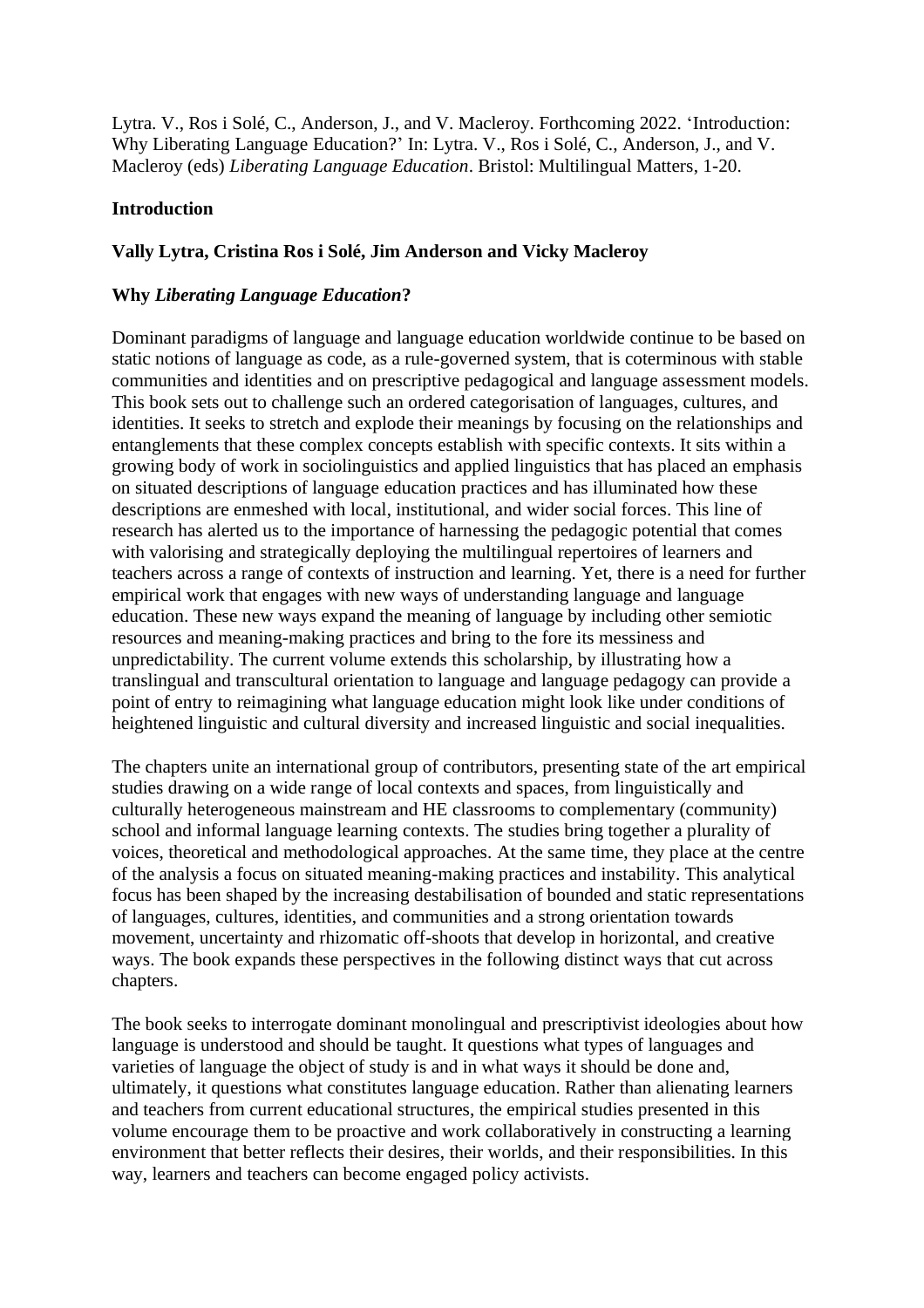Taken together, authors investigate learners' agencies and their individual voices, their biographies, and their histories. The book highlights not only their individual value, but it also capitalises on the relational and organic in the working of new identities. It presents language as part of a complex semiotic assemblage of relations between humans, objects, and artifacts in the extraordinary and ordinary of their lives. A focus on the personal expands our view of language by not only emphasising the instructional and formal aspects of language education, but also the more intimate, and biographical aspects of the lived linguistic experience. This book addresses the non-verbal aspects surrounding and contributing to a richer multisensorial understanding of language and its material dimension where embodiment and sensation are key. Grounded on perception as well as feeling and intuition, it moves away from rationalist and pragmatic understandings of language that focus on its effectiveness. Instead, it foregrounds the new possibilities that the aesthetic dimension in language education (e.g., art-based learning approaches and digital storytelling) can open for language use that are evocative of personal and collective memories.

In highlighting the different voices, textures, visions, and sensations that language education can take, this book hopes to contribute to on-going dialogue on the diverse ways of teaching and educating that language offers whilst demonstrating the importance of grounding language education in the local.

Some of the questions that will be addressed in this book are:

- How do learners reproduce or resist institutional and societal ideologies and policies?
- How do teachers re-imagine their repertoires, identities, and agencies?
- In what ways does a translingual-transcultural orientation reshape experience and generate a dynamic, fluid and agentive sense of self?
- How is language learning lived through artefacts and everyday materiality?
- What are the intimate and embodied aspects of language education?
- Does recognising the centrality of narrative in shaping our identities give children and young people greater ownership over their languages?
- Can a political view of language and literacy prepare young people to become active democratic citizens with a desire to find other ways of knowing and being?
- In what ways can an arts-based perspective draw on multiple semiotic resources that enhance meaning-making?
- How can creative interactions such as artworks support language education?

### **How** *Liberating Language Education* **came into being**

The four editors are members of the Centre for Language, Culture and Learning at Goldsmiths, University of London and the idea for this book grew out of wondering how we could make stronger connections across our research, practice, and community engagement in the field of language education. Thus, we set out to look for a way to bring our ideas about language together. This book came into being as we gathered together in a small Goldsmiths office surrounded by books, papers and other objects thinking about how the four of us could combine our expertise and unite research from both new and more experienced researchers in the field of language education. It was an exciting experience as we gave ourselves time to share, pick up and discard ideas, meander through possibilities, and reflect on our position and what we could bring to a book where we wanted to see language education differently.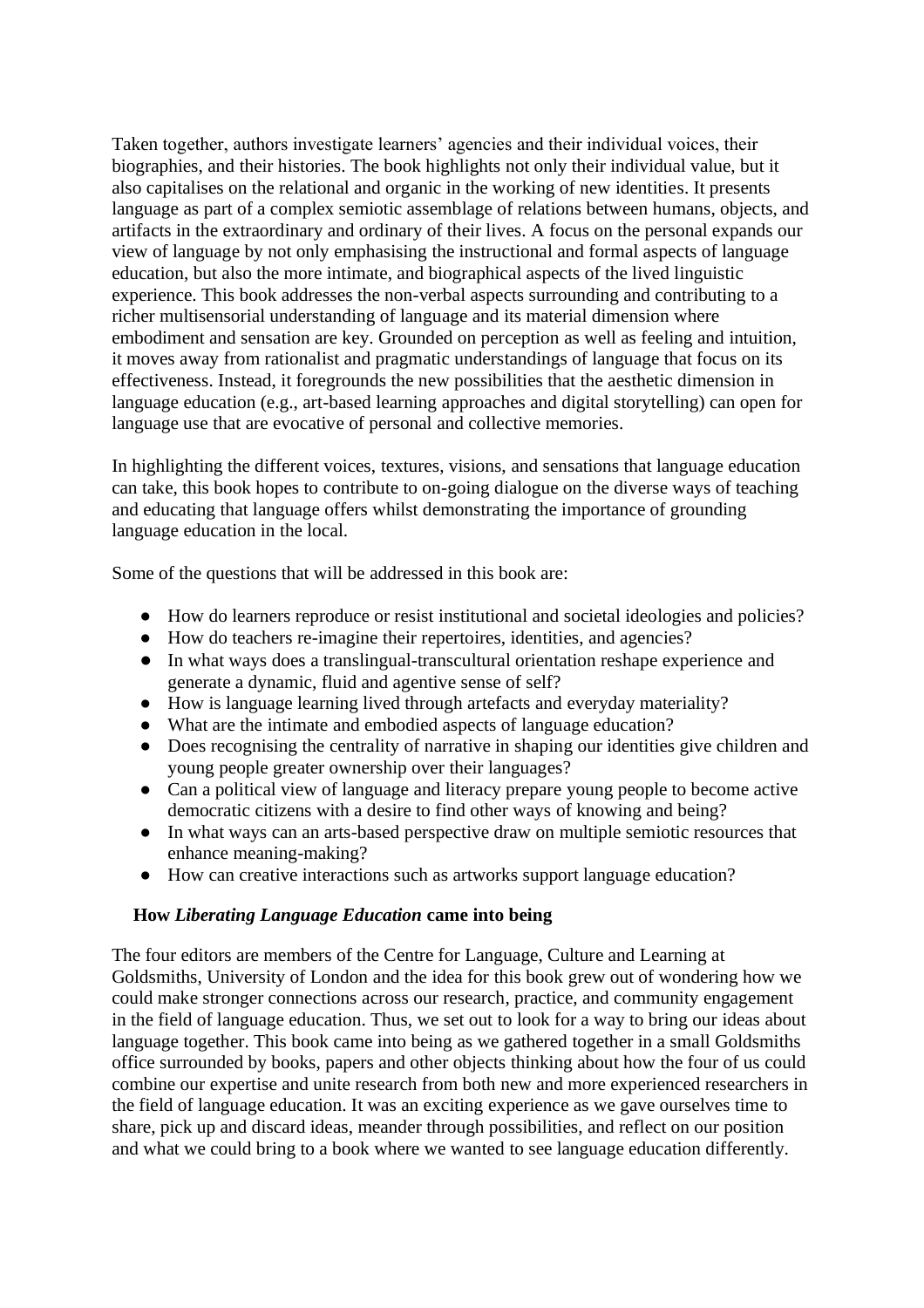This book is embedded in our language histories, the plurality of our approaches, and the importance of dialogue, but also in reflecting upon our own positions as researchers.

We were keen to embrace a broad spectrum of research expertise and knowledge in soliciting the different chapters. As editors of this book, we drew on our own diverse and inclusive language expertise to shape the four main sections and then approached researchers whose work we knew well and whose research would contribute valuable insights into new possibilities for language and education. We decided to conceptualise our own positionality in relation to language, education and lived multilingualism through a series of four characters. We present these four characters to interrogate our own language histories and think more deeply about what we mean by liberating language education. Vally Lytra, lead editor for the first section on policies, discourses and ideologies becomes the weaver; Cristina Ros i Solé, lead editor for the section on language-living: materialities, affectivities and becomings becomes the fool; Jim Anderson, lead editor for the section on transcultural journeying and aesthetics becomes the traveller; and Vicky Macleroy, lead editor for the section on voices, identities and citizenship becomes the activist.

### *The Weaver*

The metaphor of weaving different coloured threads to create a vibrant fabric best represents how I see languages and language education in this book. The metaphor of weaving is intimately linked to my own biography. As a young Greek child of four I found myself having to make sense of a new language (English) and new modes of cultural expression. These new language and cultural threads were interwoven with existing ones passed down from significant others, my parents, grandparents and family friends. According to family lore, I was a reluctant speaker of English during the first six months. I don't remember much of those early months of language socialisation and perhaps I have tucked away the feelings of frustration and inadequacy of not being able to make myself understood, but I do have a very clear memory of sitting on one of the nursery teacher's laps and being read a picture book. In my heart this image has registered as a very happy moment. Upon my return to Greece, it started to become apparent to me that these recently interwoven threads were highly valued. I was praised for my "native" English accent and was asked how come I spoke such "good English". These were my first encounters with the linguistic privilege associated with speaking a coveted global language, or in sociolinguistic terms the power of social valuations associated with named languages that position languages and their speakers in unequal ways.

To these language and cultural threads, new threads have been added over the years (French, German, Turkish, a few bits of Spanish, Italian, Tamil). Some threads have got a bit loose, or perhaps their original vibrancy has faded away. The intersections and interconnections of these different threads have opened up new worldviews and understandings of the self. The fabric is in a constant process of creation and recreation, as is the process of (language) learning, in perpetual motion, never complete. The act of weaving has been very personal and selective. It has been shaped by individual preferences and desires, professional decisions and family circumstances. At the same time, it cannot be divorced from the contexts of its production. Institutional, social and ideological forces as well as political and historical processes of migration, globalisation, post-colonialism frame the ways we make sense of the world and evaluate ways of speaking and being.

It is the quest for understanding the weavings between the personal and the social and ideological in language education that has underpinned my research, practice, and community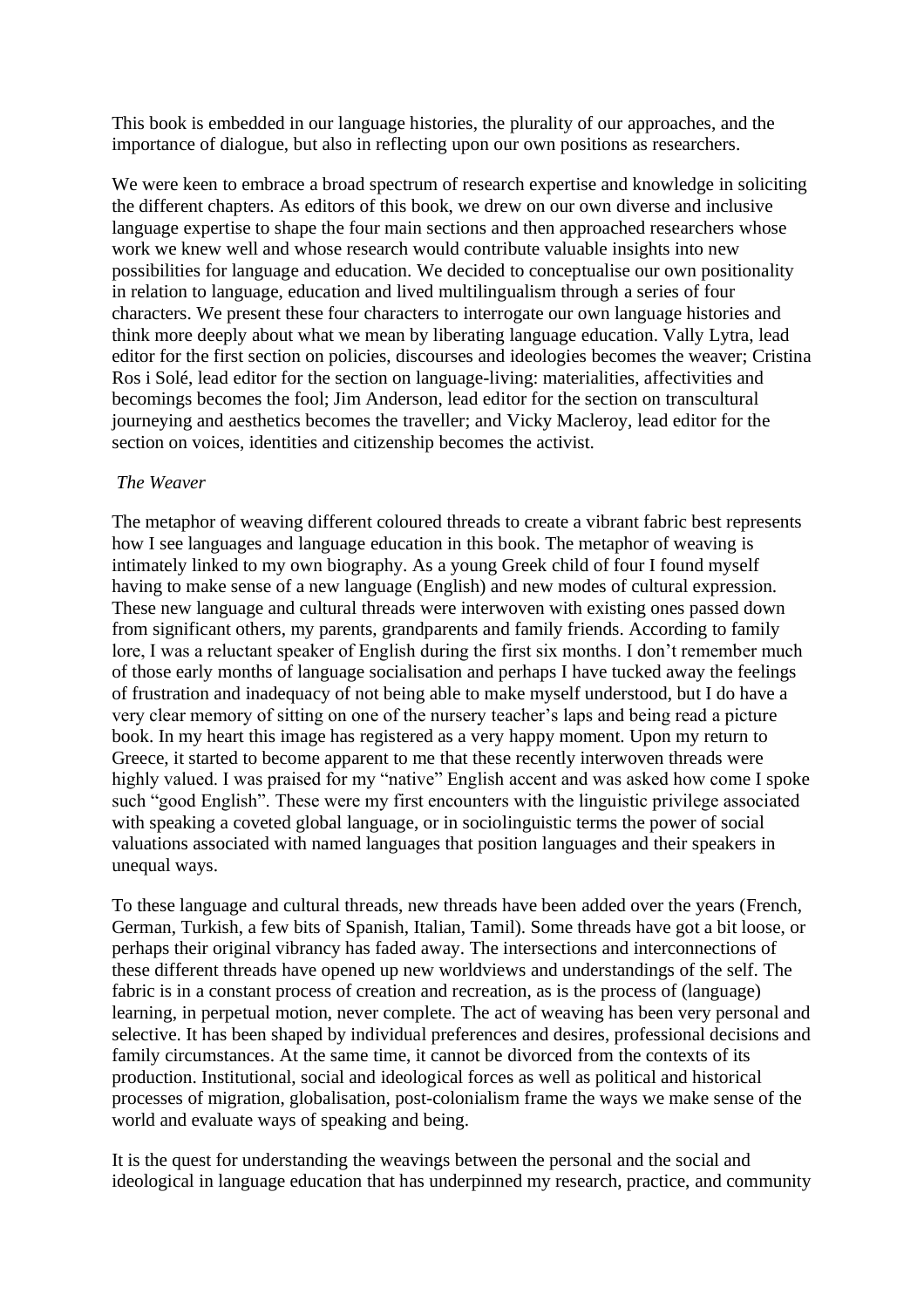engagement. In trying to make sense of these weavings, I seek to listen closely to the lived experiences of learners and teachers, to be alert to whose voices get heard and whose get ignored and who decides and to the inherent tensions in negotiations of knowledge, linguistic expertise, and identity articulations. I subscribe to viewing linguistic diversity from a position of strength, as a valuable resource for communication, (language) learning and social identification, while not shying away from questions of linguistic and social inequality. Taking a reflexive stance, pushes me to interrogate my own partial understandings and interpretations and to openly acknowledge where they are coming from. This analytical orientation informs the first section of the book as well, exploring how policies, discourses, and ideologies about multilingualism, language diversity and language learning are enacted and negotiated across schools and classrooms.

#### *The Fool*

I was going to be the daughter who ran away with the circus troupe. I disappointed my unorthodox family: I became an academic. Unexpectedly, academia has provided me with a playful and humorous approach to life that shies away from hierarchies and linear paths. It has shown me unpredictable paths driven by affect and intuition. Although my interest revolves around language, I have taken inspiration in a variety of disciplines: anthropology, philosophy, literature, and the arts. I have resisted the categorisations and stasis that comes with pre-established roles: a Spanish teacher, a language teacher, a researcher, an academic. Instead I have tried to follow and adapt to the social relationships I have formed along the way, and the circumstances I have found myself in. This has allowed me to build an identity that is multiple and always in the process of becoming something else. Like 'life in a caravan', there has been constant movement between fact and fiction, on the one hand paying attention to the smallest detail of fact, like the detective looking for clues and trying to make sense of languages and cultures on the ground; on the other, imagining new vistas, imagined communities and the possibilities for world-making that they offer.

I like relaxing the rules and creating new openings for new spaces. Like The Fool, I believe that, sometimes, we may find more sense in nonsense, more reason in the absurd, more order in a mess, and more movement in the contingent of language. Similarly, multilingualism and language education are more meaningful when we dwell in the differences, the contradictions, and their possibilities. Perhaps it is my biography and how I experienced the censorship of a dictatorial regime that has shaped the way I look at languages as a source of energy, force and vibrancy. It is *with* and *in* languages that I have learnt how to be subversive and creative to find ways to escape and liberate language from the constraints of hegemony and power. Or perhaps it is my fondness of multilayered identities that disarms, dissolves structures and boundaries and gives me this off-centre perspective on language.

Like the Fool, my approach to language education tries to challenge disciplines, the dichotomies of the self-other, and hierarchies. This view of language education sides with the 'commoner' by pointing out some of the limitations of some language education practices. The upside of the underprivileged position is that its outsider condition frees it from particular discourses and social constraints. It is a condition that allows for a sideways movement. A movement that connects language to the viscerality of the world through the senses and the irrational connections with our idiosyncratic pasts, presents and futures. A personal, embodied and grounded approach to multilingualism may be 'the groundlings' of language education who, in challenging hierarchy, portray an alternative view of how we can educate from a different viewpoint. By locating language closer to the ground, the sensual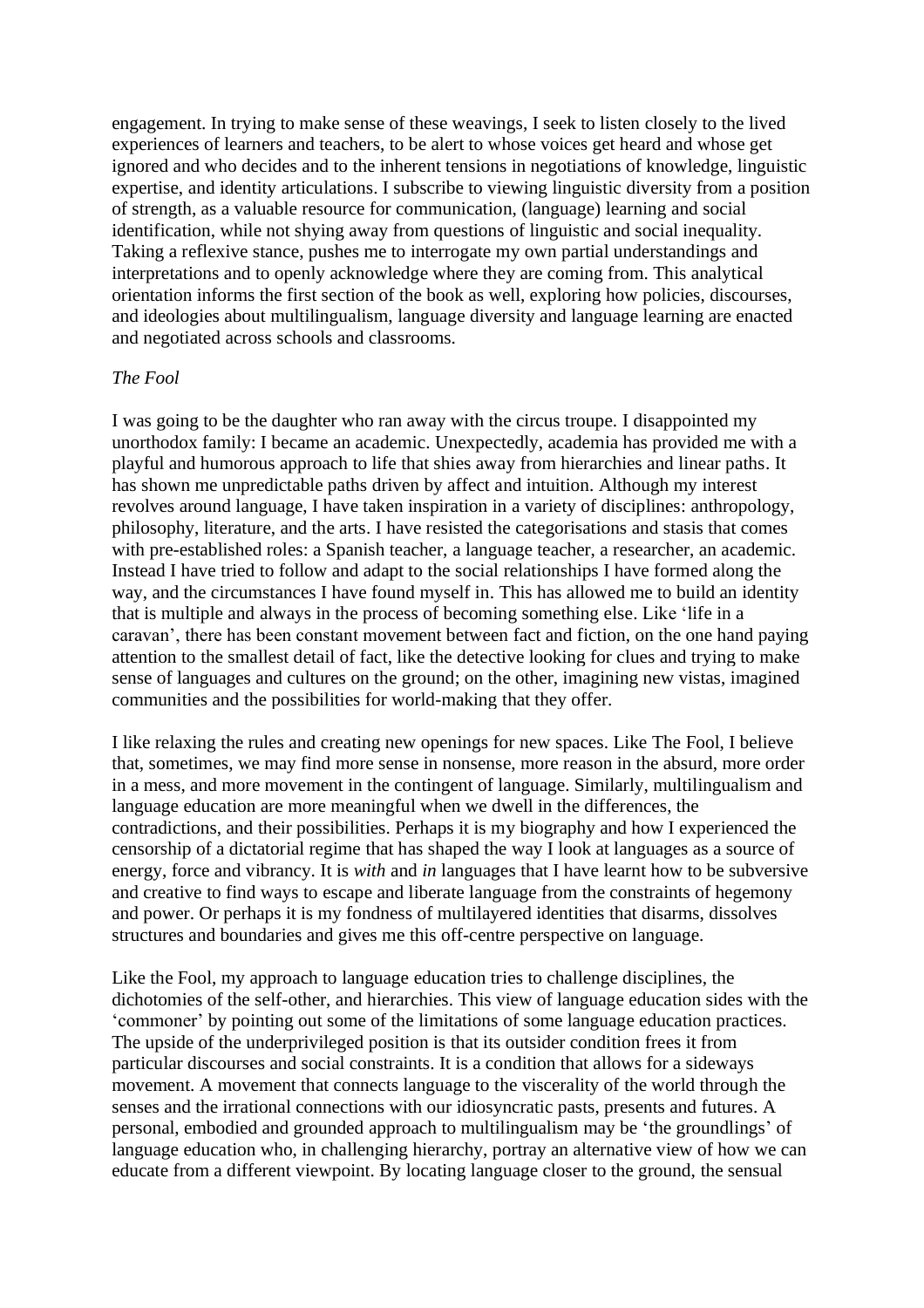and the playful, the view of *The Fool* shows us a different type of 'truth' in language: how to 'live' them from the ground by connecting spaces, bodies and their materiality.

### *The Traveller*

Experiencing the tensions and delights that go with a cosmopolitan heritage, language learning was always much more than an intellectual exercise for me. Complementing a dry, grammar-based approach to the teaching of French and German at school, I was blessed in being able to experience French language and culture at first hand from a young age through family connections and then, as an adolescent, to benefit from visits to Germany and Austria staying with families who welcomed me with warm hospitality and kindness. These experiences were at times unnerving, but also eye-opening and deeply personal, offering escape and adventure, enabling me to feel the world differently and to question static notions of culture and identity.

There is a restlessness about the traveller, dwelling in new places, meeting new people, but then moving on and this is captured powerfully in the experience of hitchhiking and youth hostelling. This accentuates the adventurous, nomadic nature of the traveller, expecting the unexpected, going with the flow, making connections with people of different backgrounds and developing linguistic competence in the process, ever curious and recording impressions in photographs, letters and journals composed in a mix of languages. Memories of trips in France and Germany before university remain vivid in the memory and reveal a growing sense of myself as in-between, a mediator, able to empathise with different perspectives and to see possible points of contact beyond walls and borders.

Travel is experienced not only through the body and in space and time but also through engaging with creative works of the imagination. Thus the study of French and German literature at school and then at university took me on further journeys of discovery enabling me to appreciate more deeply the relationship between language and culture as well as the varied colours, tastes and cadences reflected in different languages. I became fascinated with the connections between literary works in different languages but also with connections across art forms, in particular between literature, visual art and music. Through the arts, we can experience language and culture in ways that are deeper and more fulfilling because they draw on affective, multisensory and aesthetic experience. They enable us to see the world anew and to reinvent ourselves in the process.

The perspective of the traveller in its various forms has been at the heart of my work as teacher, teacher educator and researcher and is reflected in the stance I adopt in this book. It has led to involvement in supporting the teaching of a wide range of world languages. In our increasingly diverse classrooms, we have the opportunity to draw on a wealth of linguistic and cultural experience and share stories which transport us to different worlds and ways of being. The traveller is interested in possibilities more than certainties and this is an aspiration which lies at the heart of chapters in section three of this book.

## *The Activist*

Language as an activist is about whose voices are heard and whose stories are told. My perspective in this book is about how we can change things through our research and imagine how language and education could be different. My approach to drama was through theatre in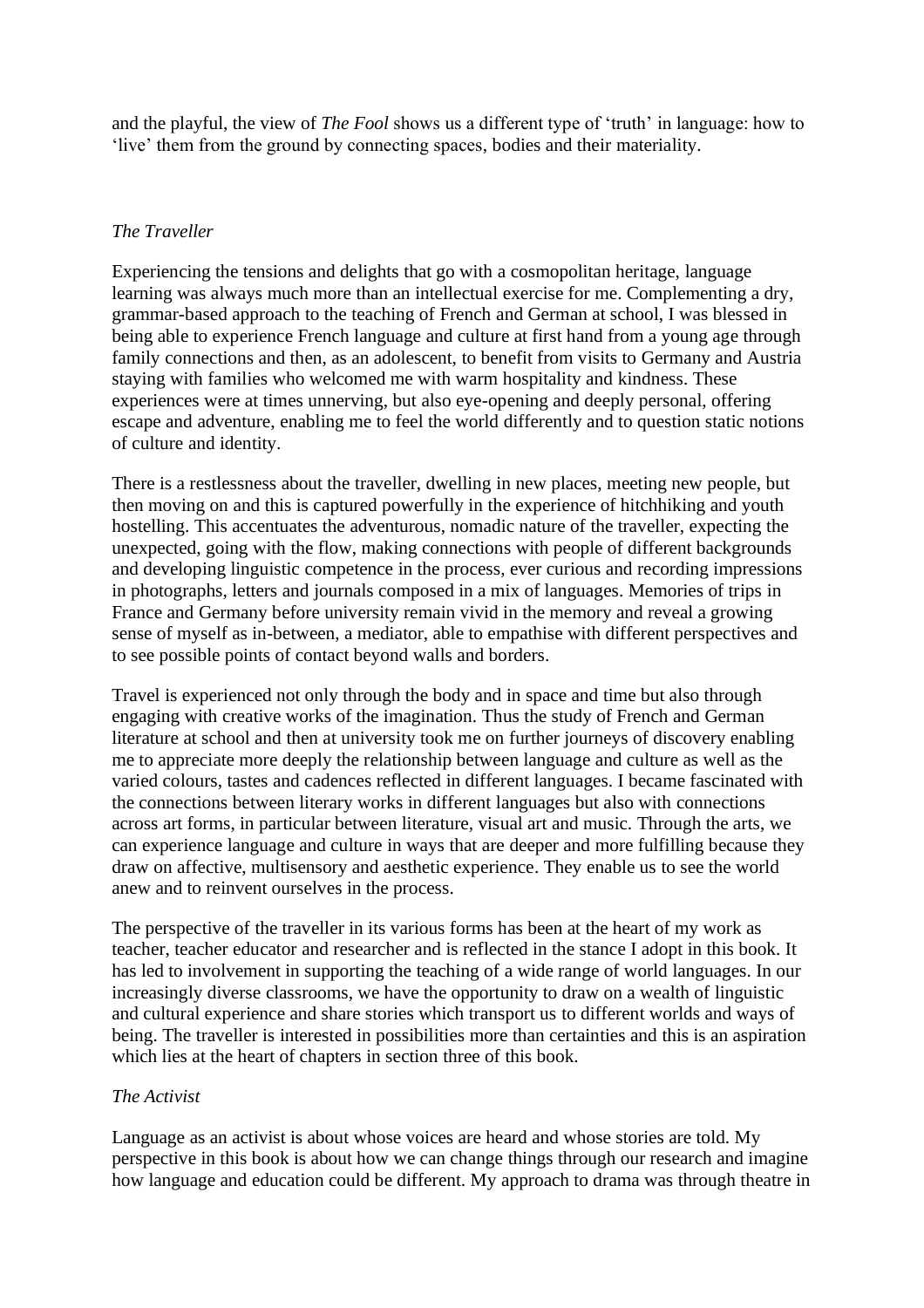education and entering school spaces to work with children through improvisation and imagining new places and worlds. My own theatre performances were as part of a political street theatre company for three years where we took our stories into the streets, parks, community centres and schools. Improvisation, acting, and activism led to my own filmmaking through our political drama, *Frozen Pipe Dreams.* Fostering this political dimension towards filmmaking is crucial to the way I look at life. Digital storytelling comes out of a community activist and theatre in education background and is about alternative stories and listening to voices that are too often silenced. Being an activist is about taking risks and standing up for ways of doing things that we know and believe matter to our lives and the lives of future generations. Having the right to protest, to walk the streets with others, and to find strength in community is part of my life as an activist and my need to be on the move and doing, acting, and creating.

My way into working actively with poetry was belonging to a small writing collective producing and writing a poetry magazine, *Sphagnum*. Poetry, songs and music are an integral part of an activist's life and show the power of language to affect and move others. Being part of the Spoken Word Education programme at Goldsmiths (the first in the world) for five years showed me how poetry could be approached differently in schools and the importance of poetry and spaces for performance in these young people's lives. In the primary school in Taiwan the children use poetry to portray protests over their land and communities.

Living in Lisbon for sixteen years led me to research and foster multilingual childhoods and think about ways that children become literate across their linguistic repertoire. Being a language activist is about making language matter and 'doing stuff' with languages. It is also about using language in imaginative, poetic and artistic ways to create connections in and across communities, both locally and globally. This connects with the work presented in the chapter on visual representations of multilingualism and the winning entry, *Language and*  Light, that explored indigenous people's knowledge and spelt out multiple languages with solar powered lights across the Australian desert. Activist citizenship is at the core of being a language activist and rethinking our place in the world. Being an activist has at its heart collaboration and working in a team. My approach to liberating language education is about finding ways to open up spaces for new collaborations where children and young people are given platforms to create collaboratively and share, perform and present their languages.

The editors and authors of this volume, whilst being aware of the privilege of writing mainly from positions in academia in the Global North, speak from a variety of socio-economic, linguistic, and cultural trajectories that belie a range of language, cultural and identity positions. We believe that the heterogeneity of these standpoints and positionings has allowed us to present a view of language education that resists hegemonies, inequality and colonising attitudes in language education that arise from monolingual and Anglo-centric standpoints. It therefore aims to make a small contribution to a more inclusive approach in language education that whilst supporting decolonising processes, also purports to 'liberate' it by including a variety of languages, voices, and perspectives. Such a standpoint seeks to contribute to a shifting kaleidoscopic approach to language education that rejects static versions of languages, cultures and identities that find specificity, multiplicity, and messiness where generic, singular and prescriptive approaches had previously taken hold.

### **Theoretical principles**

It has become increasingly clear that prevailing models of language and language education fail to take account of massive social and cultural change arising from globalisation and of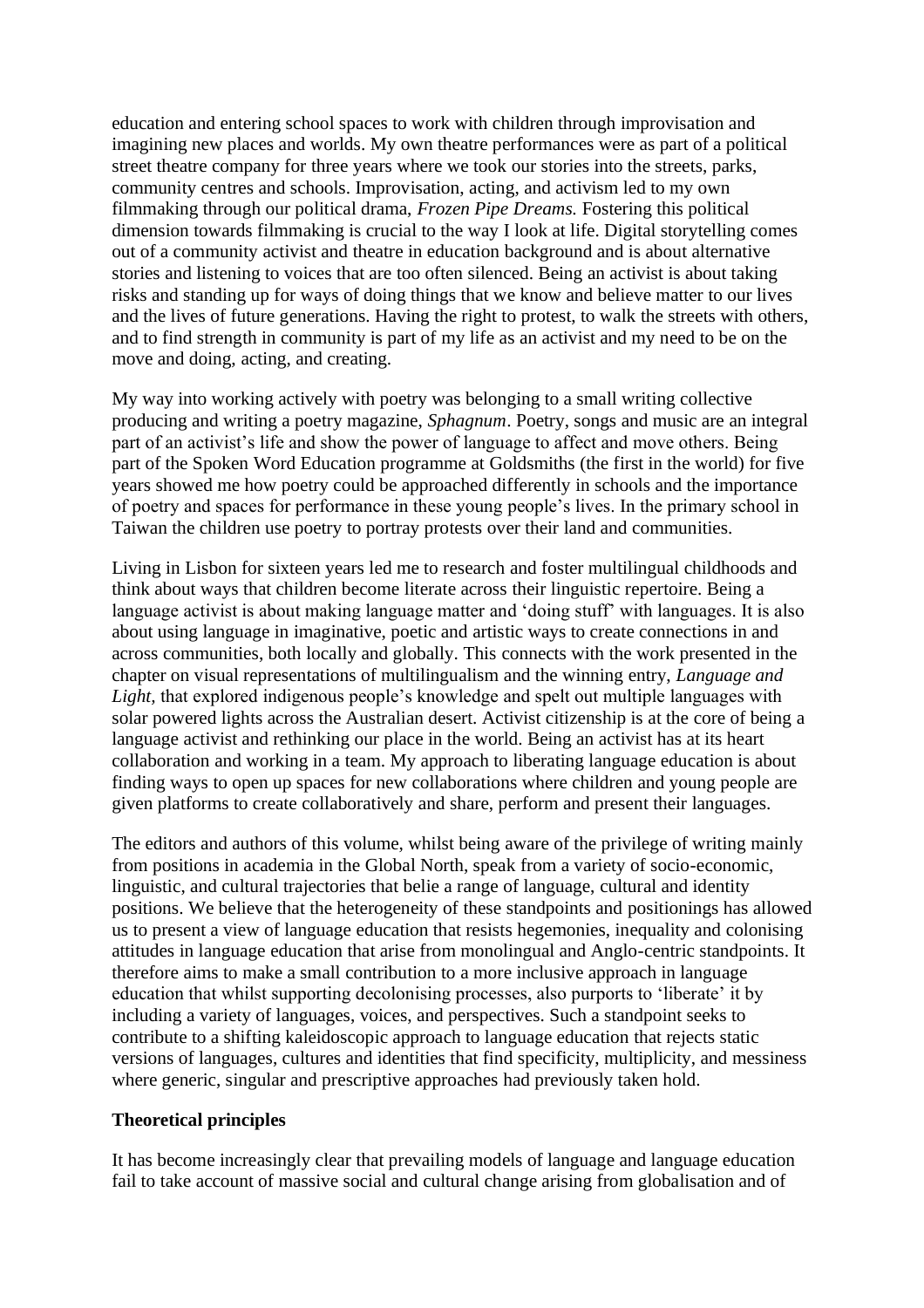new understandings emerging from this which radically alter our relationship to and sense of ourselves within the world (Kramsch, 2014). *Liberating Language Education* is about challenging assumptions and dismantling barriers. In so doing it offers an alternative vision for the future based on grounded research across multiple contexts and with multiple aims.

Informed by developments in the fields of philosophy, sociolinguistics, anthropology, sociology, literacy, aesthetics and the arts, and pedagogy, the book's approach rests on a number of important principles. Firstly, it takes an integrated and inclusive view of language and language learning and there are various dimensions to this. It sees languages as porous and interconnected rather than as autonomous, bounded systems (García & Li, 2014). It acknowledges that the social values associated with named languages hierarchise languages and confer social attributes of distinction to their speakers which have real-life consequences, e.g., in terms of access to national citizenship and socio-economic mobility (Heller, 2007). Whilst recognising how discourses of power in society can support the maintenance of hierarchical relationships, the book highlights ways that dominant language ideologies and discourses can be resisted, reconfigured or subverted in educational spaces (Heller & Martin-Jones, 2001) and strongly asserts the value of all languages (Lo Bianco, 2014). The book takes pride and pleasure in rendering visible substantial work taking place in the complementary sector to maintain home languages and cultures and to foster learners' harmonious bilingual/multilingual development (Blackledge & Creese, 2010; Lytra & Martin, 2010). It further recognises how linguistic repertoires are developed organically but favours the broader lens of semiotic repertoires encompassing the full range of resources for meaning making (Kusters *et al*., 2017; Rymes, 2014).

Secondly, the book aims to reflect the symbiotic relationship between language and culture and how our journey into another language is shaped by our background and past experience however uniform or varied that might be. In other words learning another language is about expanding and reconfiguring an existing communicative resource and also about perceiving and nurturing a new way of being in the world (Kramsch, 2009; Ros i Solé, 2016). The process is negotiated not separately, not in binary or fixed positions, but through movement towards a third space, a space of becoming where interactions between thoughts and words can mingle and reach out syncretically and rhizomatically towards new possibilities of meaning-making (Phipps & Gonzalez, 2004; Ros i Solé *et al.*, 2020). The creative and transformative nature of such interactions is further emphasised in the notion of 'translanguaging space' (Li, 2011: 1223) underlining the fact that this is 'not a space where different identities, values and practices simply co-exist, but combine together to generate new identities, values and practices'.

The book supports this translingual-transcultural orientation within language education and recognises how it can contribute both within the language learning process and in building critical metalinguistic awareness (García & Kleifgen, 2019; Little & Kirwan, 2019). It is seen as fundamental to the dialogic, multiperspectival and multivoiced forces driving the multilingual turn (Conteh and Meier, 2014; May, 2014) and which are represented in various ways in this book. Vital here is the understanding that language education should not be confined to the classroom but should include learning across multiple sites including social spaces, home and community, as well as virtual spaces, offline and online (Anderson & Macleroy, 2016; Reinders & Benson, 2017). Language education gains purpose and vibrancy when it is understood as part of a wider ecosystem in which boundaries both between curriculum subject areas and between formal and informal learning become blurred.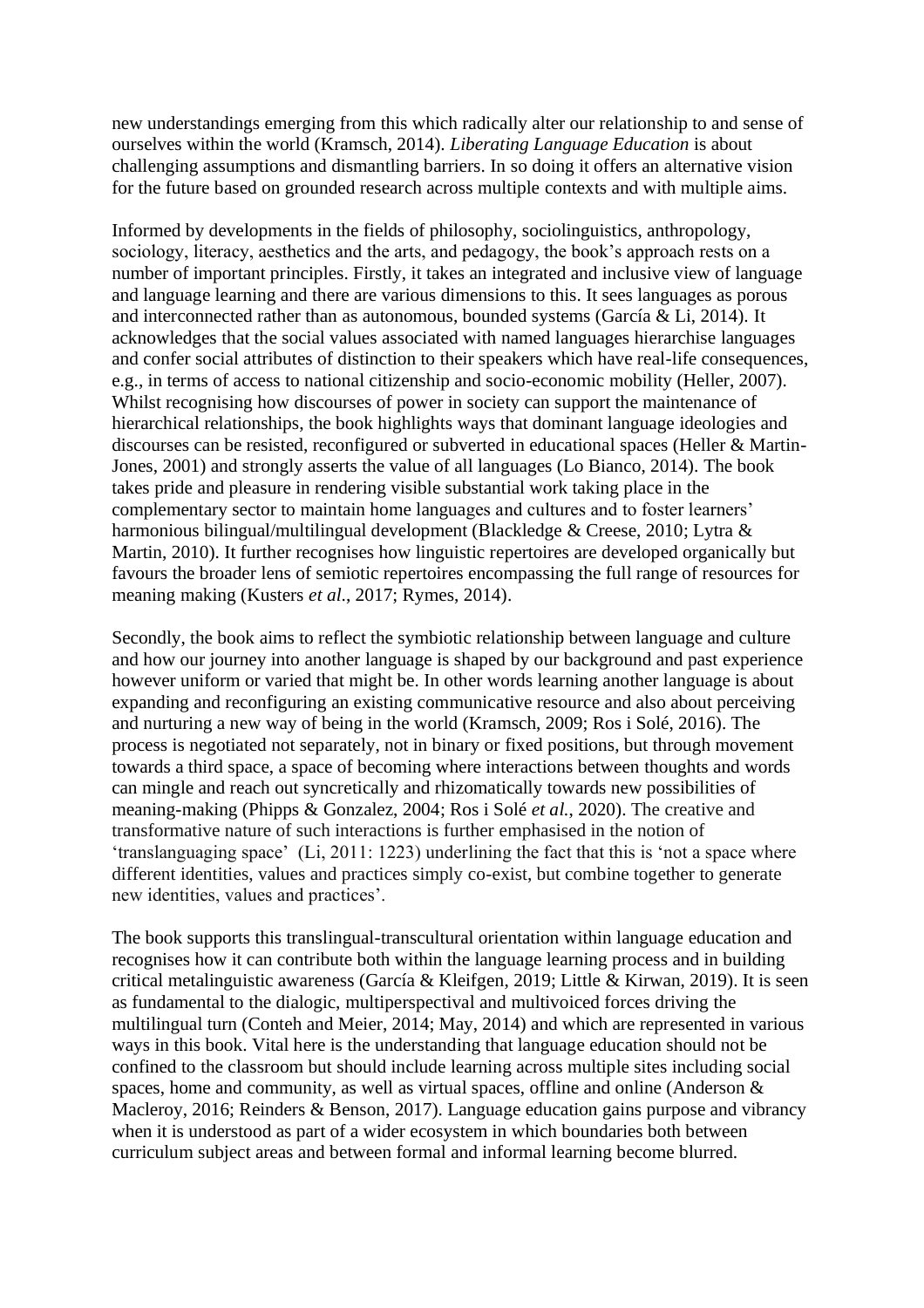Thirdly, the book recognises multiple ways of knowing and seeks to challenge the dominance of rationalist and pragmatic approaches to languages and language education. The dualist separation of mind and body is rejected, and language is seen as rooted as much in the senses and in our affective being as in cognitive processes. This aesthetic perspective foregrounds relationships or intra-actions between our embodied selves and the living (human and nonhuman) and material elements that constitute our lifeworlds (Leung & Scarino, 2016; Ros i Sole *et al.*, 2020). It reveals the entanglements, forces and assemblages that shape how meanings are made, breathing life into language-and-culture learning. It is within this context that the arts and creativity are seen to have an important role to play as they draw powerfully on the emotions and the senses, free up the imagination and involve new and engaging ways of seeing, feeling and expressing (Mentz & Fleiner, 2018; Moore *et al.*, 2020).

Fourthly, and consistent with the ecological and personal emphasis, active learner participation emerges as central to the theme of liberation. The book shows how from various perspectives motivation and engagement are enhanced when student agency is activated, when there is a sense of ownership, when space is allowed for experimentation, play and performance, when critical thinking and self-regulation are encouraged (van Lier, 2007). It also shows how young people can start to believe in themselves and gain the confidence to make their voices heard as activist citizens (Byram, 2020). Language education is political and it can serve to further or impede principles of democracy and equity and decolonisation for 'languages and intercultural communication are never just neutral' (Phipps & Guilherme, 2004: 1; also Gray, 2013).

The chapters of this book offer fresh thinking in the four areas outlined above and open up important directions for language education.

### **A plurality of methodological perspectives**

The book brings together a wealth of methodological perspectives that are consistent with its theoretical orientations of opening new possibilities for doing language education, as noted in the beginning of the Introduction. The studies position learners and language educators as agentive social actors who actively, critically, and creatively engage in co-constructing their learning environments, bringing to the fore their practices, voices, biographies, and desires. To capture these, chapter authors have employed a wide range of ethnographic approaches, including autoethnography, critical ethnography and case study, action research, arts-based and multisensory research approaches. This broadening of methodological perspectives aligns with the view of understanding the linguistic mode as part of a wider semiotic repertoire, as part of a multimodal, multisensory ensemble that brings together individuals, objects, and technologies. It is inscribed within a broader turn towards the use of multimodal, spatial, material, and sensory conceptual lenses in language and literacy research (see Mills, 2016, for an overview). It allows chapter contributors to explore to different degrees the affective, the embodied and the aesthetic alongside the socio-historical and the ideological dimensions of language education. To this end, chapter contributors deploy long established ethnographic tools, such as a variety of fieldwork texts (fieldnotes, written reflections, vignettes), transcripts of audio- and video-recorded interviews and the textual and historical analysis of documents. These are expanded by the examination of participants' digital stories, photographs, artifacts, and artworks (see, in particular, the chapters in Sections III and IV) and the exploration of "language biographies" (Busch, 2017) and "schoolscapes" (Laihonen and Szabó, 2017), as evidenced in Thomas Quehl's multi-sited school ethnography (Chapter 2).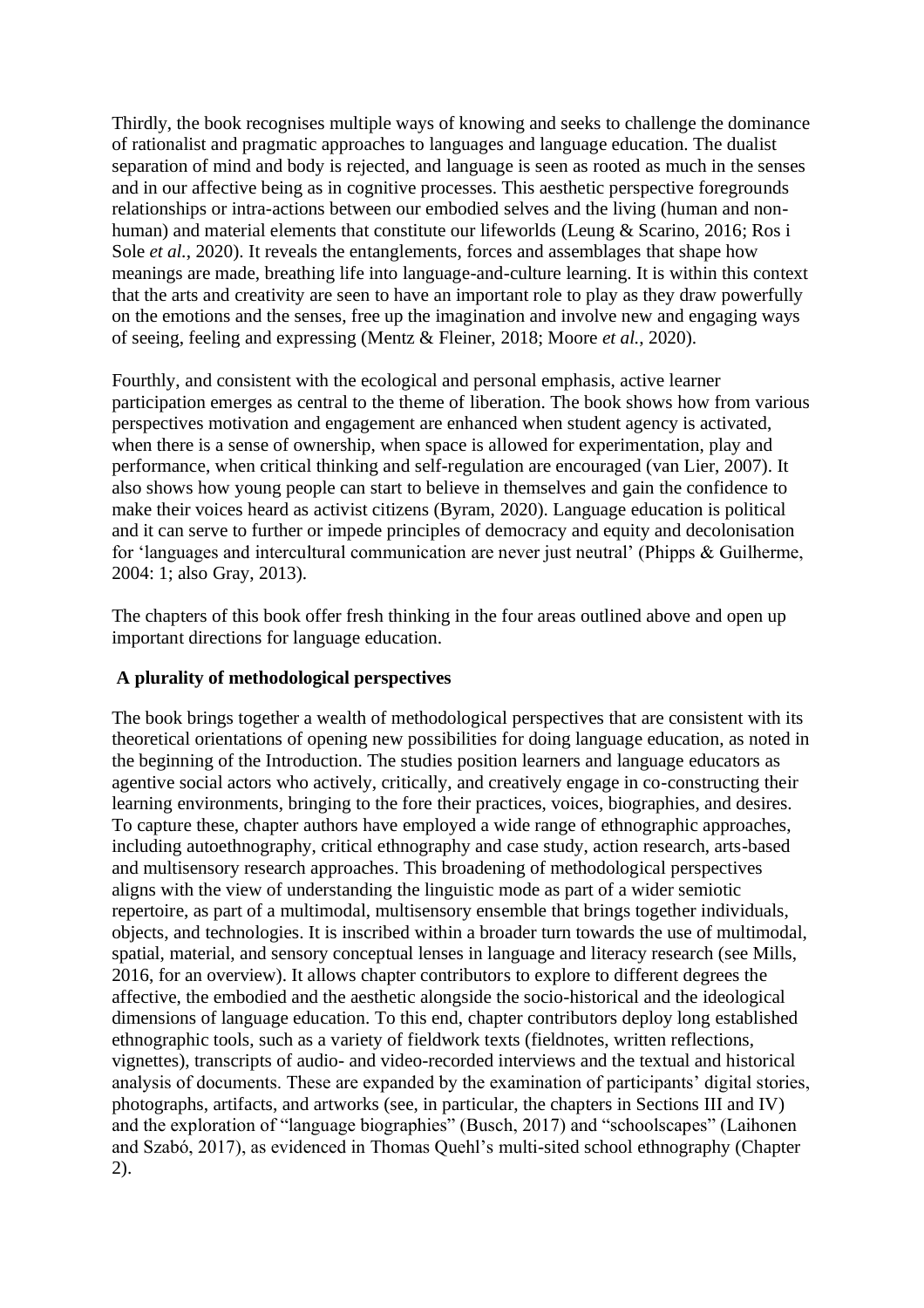As Martin-Jones and Jones (2017) have cogently argued, the plurality of methodological perspectives has resulted in "greater researcher reflexivity and a greater commitment to bringing the voices of research participants into developing research narratives" (: 12). Several chapter contributors emphasise the democratic, collaborative, and personalised ways in which they engaged with participants for knowledge building and the creation of a sense of shared ownership and trust. A common thread that emerges across many of the studies is the researchers' long-term investment in the field (in some cases over several years and across more than one site) and their intense engagement in interaction and mutual dialogue with research participants. This image of the researcher disrupts the dominant "figure of the lone researcher, a figure toiling independently to create knowledge in the field" (Wasser and Bresler, 1996). It calls for continuously questioning the role of the researcher's own personal subjectivity throughout the research process (Hymes, 1996). It draws attention to how the voices of both the researchers and the research participants are reconstructed and represented in research narratives, alerting us to whose voices get privileged and whose do not as well as to "the many tensions between the different points of view of the multiple and sometimes competing voices" (Patiño-Santos, 2020: 218).

To this effect, chapter authors engage in reflexive accounts of their multiple positionings in the field and the negotiation and transformation of identities during the various phases of the research. The researchers' self-awareness in the field is extended when pushing against the dominant monolingual paradigm. This is encapsulated in the "researching multilingually" framework (Holmes et al., 2013), which explicitly investigates the possibilities and complexities of using more than one language in the research process, discussed by Nuria Polo-Pérez and Prue Holmes in Chapter 7. Taken together, the researchers' engagement with wider methods and methodologies documented in this book invites us to open to new possibilities about what doing research in language education that is collaborative, interdisciplinary and sensitive might look like.

# **Outline of the book**

*Liberating Language Education* is organised according to four thematic sections: policies, discourses and ideologies (Section I), language-living: materialities, affectivities and becomings (Section II), transcultural journeying and aesthetics (Section III) and voices, identities and citizenship (Section IV). Each section consists of 3-4 chapters followed by a commentary by an invited discussant. The fourteen chapters can be read in any order or according to the thematic structure proposed.

### **Section I: Policies, discourses and ideologies**

In section I, chapter contributors take a determinedly situated, social practice approach to language and language pedagogy. This approach centres on what Ben Rampton (2020: 3) refers to as "a linguistics of 'situated interaction' which extends beyond systems and speakers to the ways in which embodied individuals engage with each other in encounters at particular times and places". The section chapters focus on the sensibilities and tensions around how multilingualism, language diversity and language learning are represented, understood, and interpreted in a range of educational spaces. The reluctance to acknowledge the normalcy of quotidian multilingual language use and to challenge deficit constructions of language learners has meant that linguistic diversity may be viewed with ambivalence by language educators (Chapters 1,3). Added to this, language hierarchies and the social valuations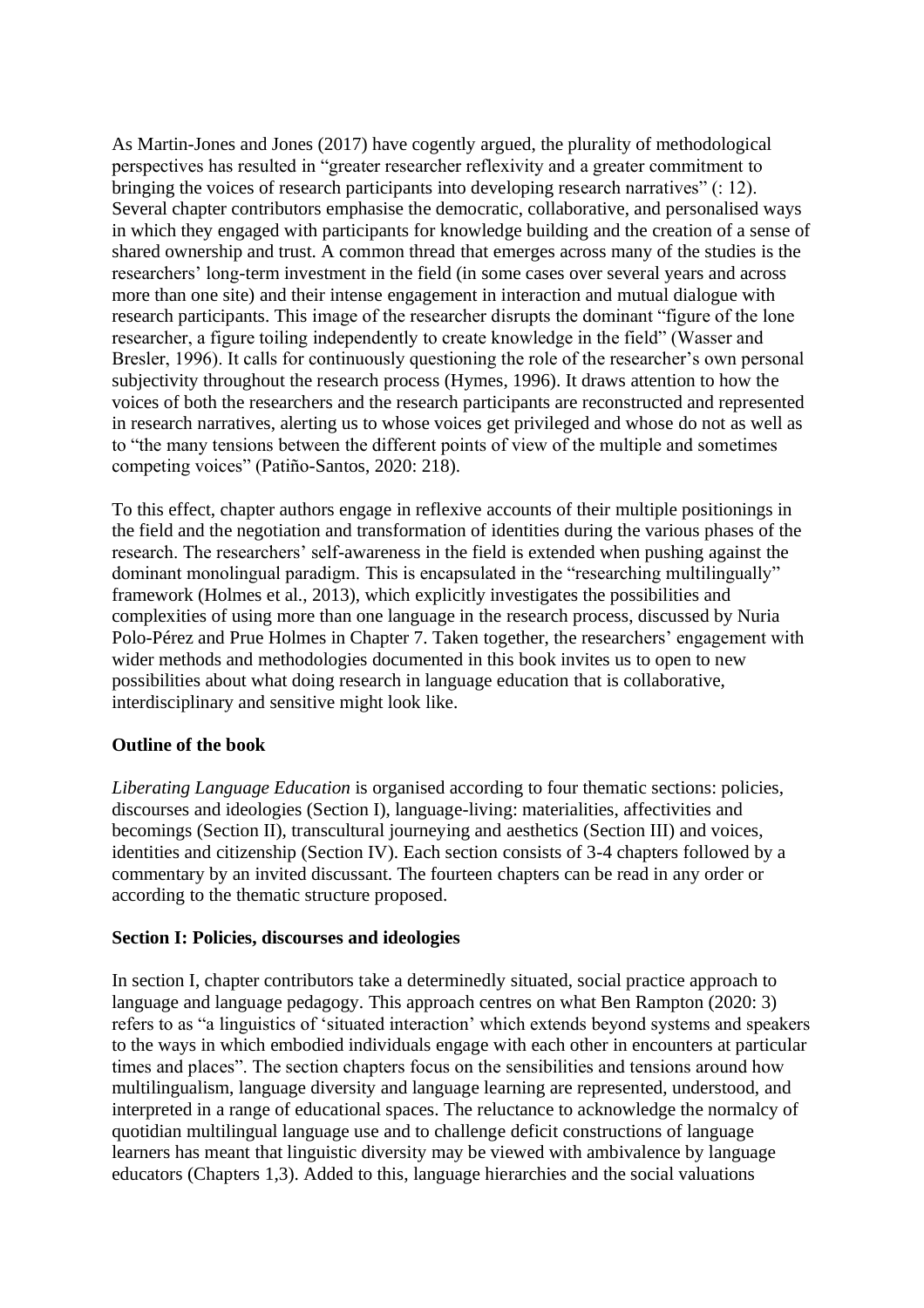associated with named languages and language varieties may privilege, marginalise, or disparage particular configurations of language and cultural resources and practices under specific conditions (Chapter 4). Dominant discourses, language ideologies and policies may be accepted, adapted, recast, or contested. When challenged they can open ideological and implementational spaces (Hornberger, 2002) for the articulation of alternative discourses and the construction of identity positionings that can empower language speakers of historically minoritized languages (Chapter 2). The chapters in this section illustrate the importance of examining the ideological dimension of language education and the interconnections between policies, discourses, and language ideologies.

Thomas Quehl's chapter (Chapter 1) entitled "'I don't think we encourage the use of their home language...": Exploring 'multilingualism light' in a London primary school' traces how dominant language ideologies and discourses about language use and students' plurilingual repertoires come into contact in a mainstream primary school. Drawing on multiple data sources from a larger ethnographic study, the chapter illustrates the construction of a discourse, in which the monolingual norm and a symbolic take on multilingualism merge into what the author cogently refers to as 'multilingualism light'. This discourse has the powerful effect of restricting the pedagogic possibilities of plurilingual children to leverage all their linguistic resources for learning.

In Chapter 2 on 'Discursive constructions of enslavement and the enslaved in Kreol textbooks in Mauritius' Ambarin Mooznah Auleear Owodally delves into the representation of the Creole minority community in Kreol textbooks, which have been recently introduced in the Mauritian education system. Through the thematic analysis of a corpus of nine Kreol Morisien textbooks, the author examines discourses associated with enslavement and the enslaved historically connected to the Creole minority community that has felt disempowered. She uncovers how far from being portrayed as victims, the enslaved are represented as agentive social actors and their important contributions to the history, economy and artistic expression of multicultural Mauritius are foregrounded and celebrated.

The next two chapters bring to the fore processes of change in community/heritage languages education. In Chapter 3, 'Appropriating Portuguese language policies in England', Cátia Verguete investigates the broadening goals in official language policy discourses for Portuguese language abroad from endorsing language maintenance to including the promotion of language internationalisation. The chapter reports on how Portuguese official language policies as articulated by the Portuguese government through *Camões – Instituto da Cooperação e da Língua* are interpreted and appropriated by its regional director and a group of language educators working across the various levels of educational provision. Situated within an ethnography of language policy, the chapter illustrates how the regional director and the language educators engaged with the policy goals in highly individualised ways based on their experiences and beliefs.

In chapter 4 on 'Making sense of the internal diversities of Greek schools abroad: Exploring the purposeful use of translation as communicative resource for language learning and identity construction', Vally Lytra sheds light on the internal diversities of Greek community schools against the backdrop of heightened transnational mobilities post-2009 and educational policy changes in Greece. The chapter emerges from a slow autoethnographic study of a newly founded Greek school in Switzerland. It illustrates how teachers and students can capitalise on the purposeful use of translation as a communicative resource to co-construct new knowledge and negotiate new identity positionings. At the same time, it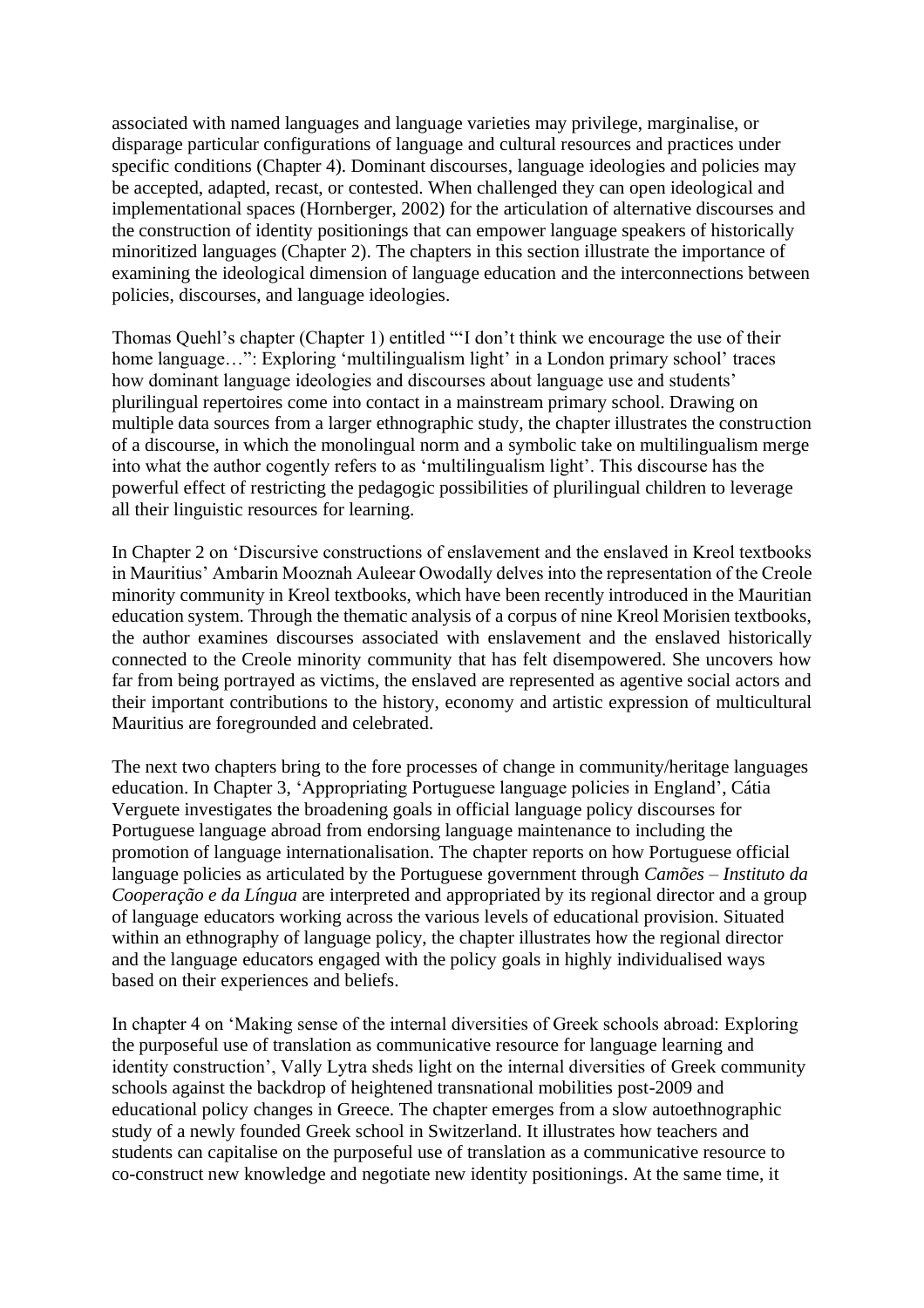alerts us to the struggle at the core of the ideology and practice of community schools between flexible and fixed language practices.

In her commentary rounding off this first section, Ana Souza revisits the chapters through the lens of language planning and policy (LPP), advocating for a closer collaboration between policy and practice. She stresses that despite the persistence of the 'monolingual bias', the chapters illustrate "how much monolingualism has in fact been replaced by multilingualism in a variety of educational settings".

## **Section II: Language-living: connecting spaces, bodies and materiality**

This section presents language education and language learning as an embodied practice, a way of *living* languages and ways of being in the world that involve multiple entanglements with the material world at different levels. It unsettles established understandings of language learning that rest on rational and disembodied models of learning by emphasising the contingent and the tangible. It homes in the many and unique entanglements that languagers create with their favourite socialising spaces, their spoken languages and their linguistic repertoires, and the ordinary objects that accompany them in such linguistic experiences. It puts a sharp focus on how languages are lived in the here and now whilst connecting with the past through individual and collective biographies, and how these are reassessed and integrated into individuals lives and condition their plans for the future. This section highlights the idea that languages are not only transcendental and static formations and structures, but dynamic and vibrant processes that shape our linguistic repertoires via the multitude of creative arrangements that the spaces, bodies, and materials we inhabit create.

The chapters in this section reflect this alternative view of foreign language education, one that is built on the informal and socialising aspects of languaging, such as the languaging occurring in language cafes, and how these can give rise to personally crafted alternative worlds (Chapter 5). It is also predicated upon a view of language learning that confers language education and its agents, be it learners or educators, the power of dissolving reified political boundaries between languages and cultures (Chapter 6). Finally, it engages with the idea that languages are tangible and located at the boundaries of our bodies, made sense through the physical and multisensorial aspects that our identities feed on (Chapter 7).

In Chapter 5, 'Languaging in language cafés: Emotion work, creating alternative worlds, and metalanguaging', Núria Polo-Pérez and Prue Holmes report on an ethnographic research conducted in two language cafés in North England that aims to draw attention to noninstructional contexts as meaningful environments for language socialisation. Following an ecological approach towards language learning, the study sheds light on the affordances of language cafés for the social, embodied experience of languaging and the mobilisation of a complex mélange of emotions that comes with it. The authors argue that language cafés bring the immersion experience to the here-and-now of everyday leisure activities, by enabling languagers to co-construct 'other worlds' to immerse themselves in the pains and pleasures of dwelling in another language regardless of geographical location. Finally, the study illustrates how the languaging experience in language cafés is often linked to episodes of metalanguaging, where multilingual speakers discuss their subjective relationships with languaging.

In Chapter 6, 'Language studies as transcultural becoming and participation: undoing language boundaries across the Danube region', Eszter Tarsoly and Jelena Ćalić address the conventionalised separation of 'language' and 'content' in institutional discourse settings, particularly the informal but wide-spread division of academic subjects. They argue that the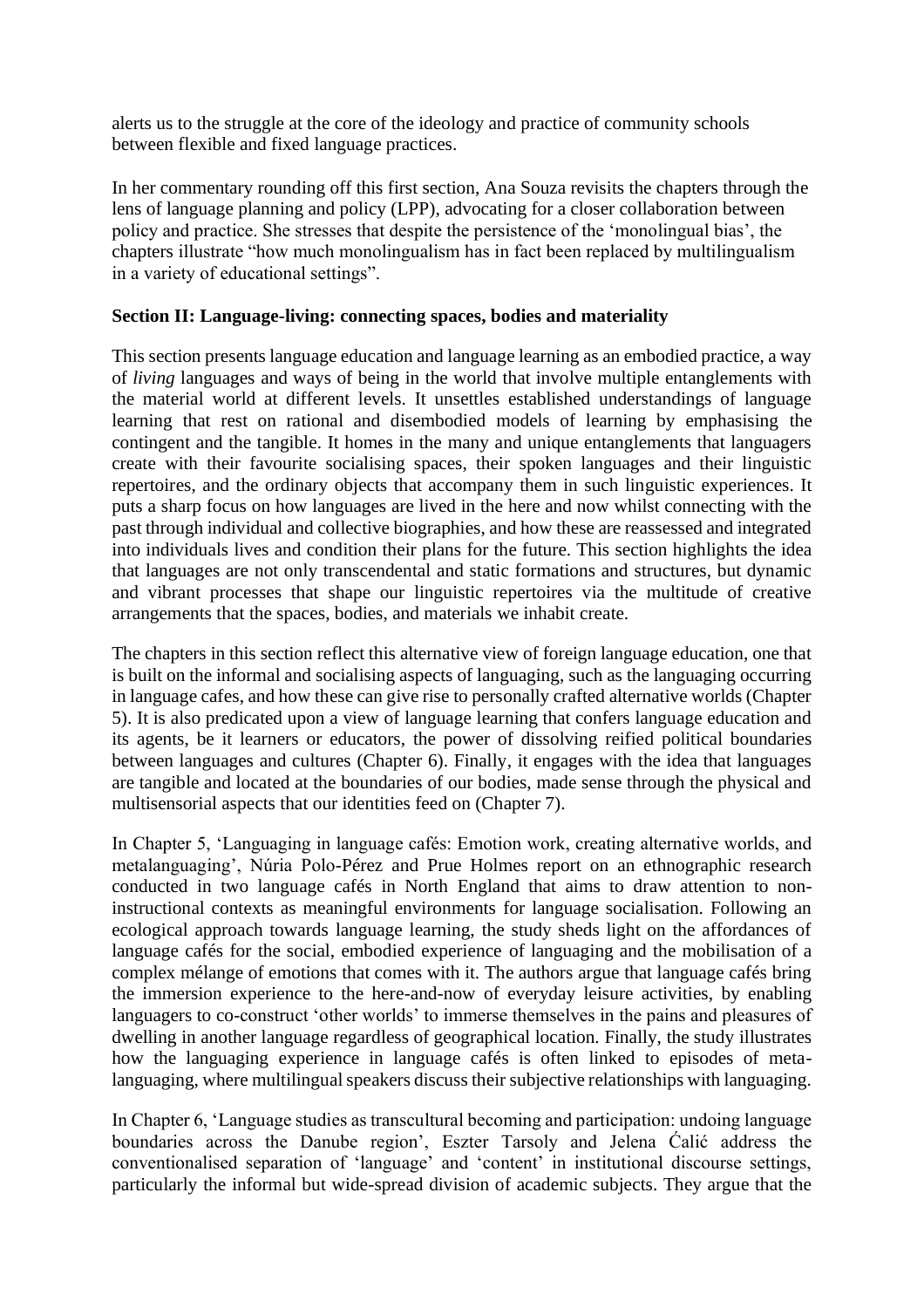separation of 'language' (as 'container') and 'content' in institutional jargon draws on a more generic conceptual framing of the notion of *language*, which transfers the notion of national identities to institutionalised impermeable disciplinary divisions that present *language* as a bounded entity, reduced to the function of a receptacle for meanings, ideas, and knowledge. It then presents a view of languages education that offers a more flexible language pedagogy by involving the simultaneous teaching of multiple languages in order to allow learners to recognise the permeability of borders between languages in society.

In Chapter 7, 'The textures of language: an auto-ethnography of a gloves collection', Cristina Ros i Solé engages with current discussions about the nature of language in applied linguistics which highlight the affective, embodied and multisensorial, this chapter presents a view of language education that brings together two seemingly opposed poles, the abstract and the tangible in language and suggests a meeting point: 'the wild' in language. Through the use of the materiality of language writing on a piece of clothing (gloves), it presents languages as semiotic repertoires capable of tracing one's lived materiality and sensory experiences. In doing this, it proposes that pedagogical models for foreign language education should include not only conscious, planned and intangible ways of learning, but also ways of embodying languages that are unconscious, spontaneous and tangible.

Simon Coffey's commentary adds to these chapters by highlighting the transdisciplinarity nature of this section and how it reflects the recent influence of posthumanism theory in applied linguistics. He argues that a post-humanist approach could help language education offer a more distributed understanding of the location of semiotic resources. The discussion also highlights how an approach that integrates creative and arts-based as well as more critically engaged, conception of linguistics research can problematise some long-held premises of the intercultural experience through language.

# **Section III: Transcultural journeying and aesthetics**

Viewing language learning as transcultural journeying challenges the dominance of rationalist and instrumental perspectives on language and culture and recognises that communication processes are socially constructed, complex, personal and fluid. Pedagogically this means rejecting essentialised and binary positionings and providing space for learners to bring together prior and new experience and to construct their own syncretic understandings within the 'contact zone'. In other words, the way we understand and use language involves important subjective and intersubjective dimensions.

Central in this is student agency and the unlocking of playful, imaginative and personal worlds including digitally mediated worlds. It is here that the arts in their different forms can play a significant role in the language classroom bringing a symbolic and aesthetic orientation which recognises perceptual, sensory and heartfelt dimensions to culture and experience, facilitating meaning-making and the generation of new knowledge.

The section contains four chapters each of which explores transcultural and aesthetic dimensions to language learning through engagement with the arts in different ways. In chapter eight, 'Visual art in Arabic foreign and heritage language-and-culture learning: Expanding the scope for meaning-making', Jim Anderson explores synergies between language, culture and visual art and how they can work together within a pedagogical approach oriented towards translingual-transcultural, symbolic and aesthetic dimensions to meaning-making. It is based on a project carried out in an Arabic classroom in a London complementary school which draws on the resource 'Language in Art and the Work of Ali Omar Ermes'.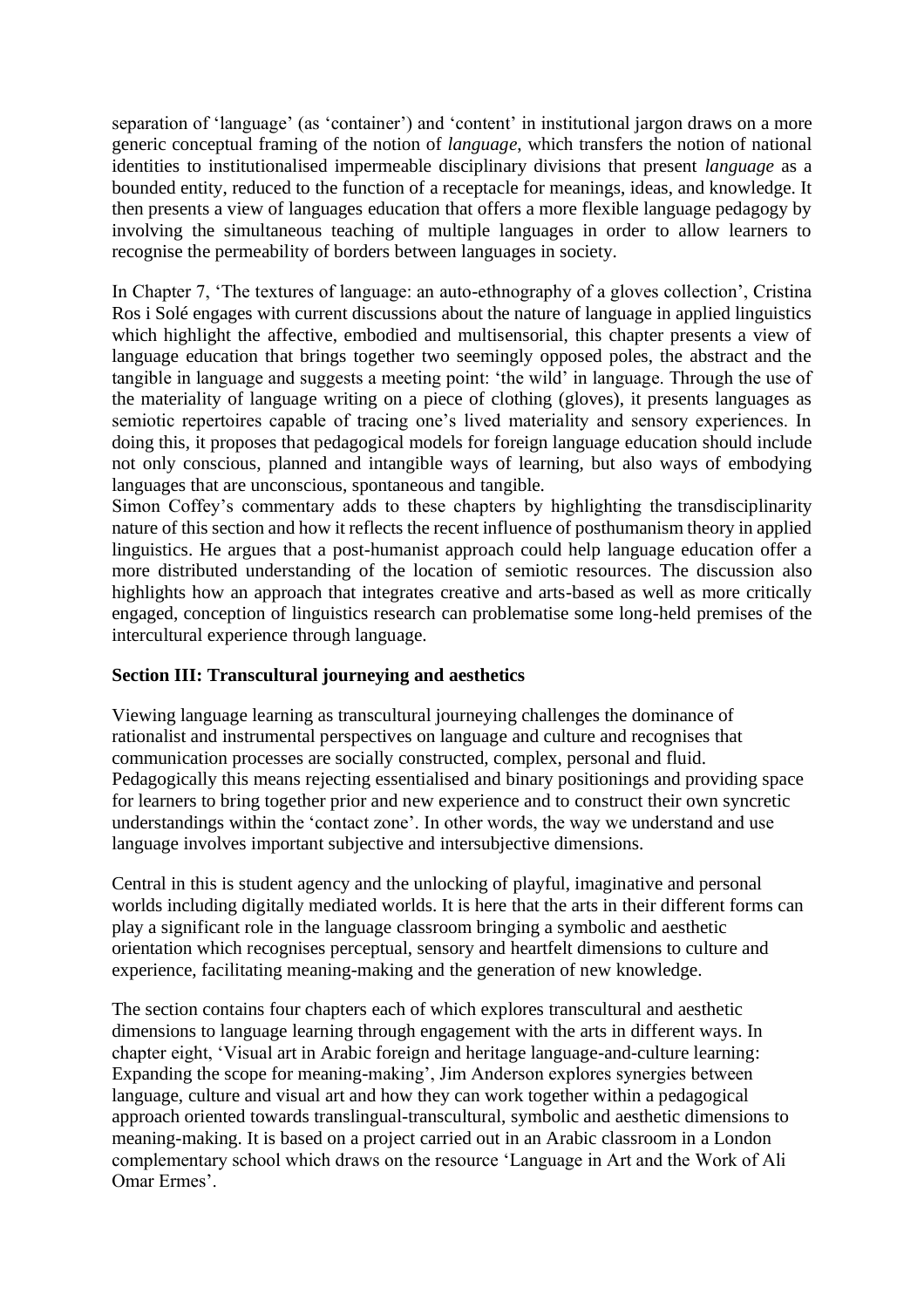Chapter nine, 'Creating spaces for translingual and transcultural meaning-making in a London Greek complementary school', by Maria Charalambous investigates flexible teaching and learning practices in a London Greek complementary school, through the lens of a reflexive multiliteracies pedagogical framework. The chapter addresses the question of how complementary schools can respond to increased diversity and digitally mediated worlds, by endorsing multilingualism as an integral part of multiliteracies. Central to this is the teacher's flexibility in the design and implementation of creative activities that prioritise collaboration with the students, encourage students' agency and inspire dynamic interactions.

In chapter ten, 'Unpacking entanglements in practice: Language learning in technology-rich learning environments', Koula Charitonos presents a small exploratory study undertaken as action research in two community schools in the UK, where migrant youth from Greek diaspora community were invited to explore traces of their Greek heritage in their UK context, with a partially bilingual, or indeed translingual, approach allowing different conversational entry points for learners with varying levels of Greek. The study drew on a blended approach to language learning and utilised methods of inquiry learning (e.g., observation, data collection, reflection) along with web and mobile technologies to facilitate young people's engagement in citizen-led inquiry with a focus on social and cultural issues. Central to the study is the notion of entanglement, which explores the inseparability of meaning and matter.

The section concludes with Dobrochna Futro's chapter, 'Translanguaging art - exploring the transformative potential of contemporary art for language teaching in the multilingual context' which describes how the multilingual works created by Krzysztof Wodiczko, Małgorzata Dawidek and Monika Szydłowska – Polish-born visual artists, who, in their artistic practice combine multiple languages with other means of artistic expression – were employed to teach Polish to a small group of 9-11 year old pupils in a Scottish primary school. Here the potential of translanguaging art for creating translanguaging spaces in a school environment is made clear. Creative research methods are applied involving children as co-researchers as well as 'native speaking' teaching assistants.

Rounding off the section is the commentary by Alison Phipps which recognises the value of arts based approaches in opening up creative spaces for language learning and intercultural being and in supporting languaging processes. In noting the ground-breaking nature of the studies presented she also signals the need for further critical work in the area.

### **Section IV: Voices, identities and citizenship**

This final section looks closely at how we listen to the varied voices of language learners and find ways to perceive and experience languages differently. Children and young people are often forced to chase after an illusory fixed literacy that seems distant from their own rich and noisy experience of language. Much school-based learning around language and literacy seeks to control and contain language and provides little opportunity for innovation and creativity, or an openness towards uncertainty. The move away from transdisciplinary work in schools undermines a sense of language as a powerful tool for meaning making and does little to prepare young people to become active democratic citizens with a desire to find other ways of knowing and being. Children and young people's multivoicedness is often silenced and their digital dexterity is marginalised in educational settings. There is often no space to include their messy and complex ideas and explore narratives of freedom and social justice. The chapters in this section show how engaging critically and creatively with digital media allows language learners, artists and educators to take control of the production process and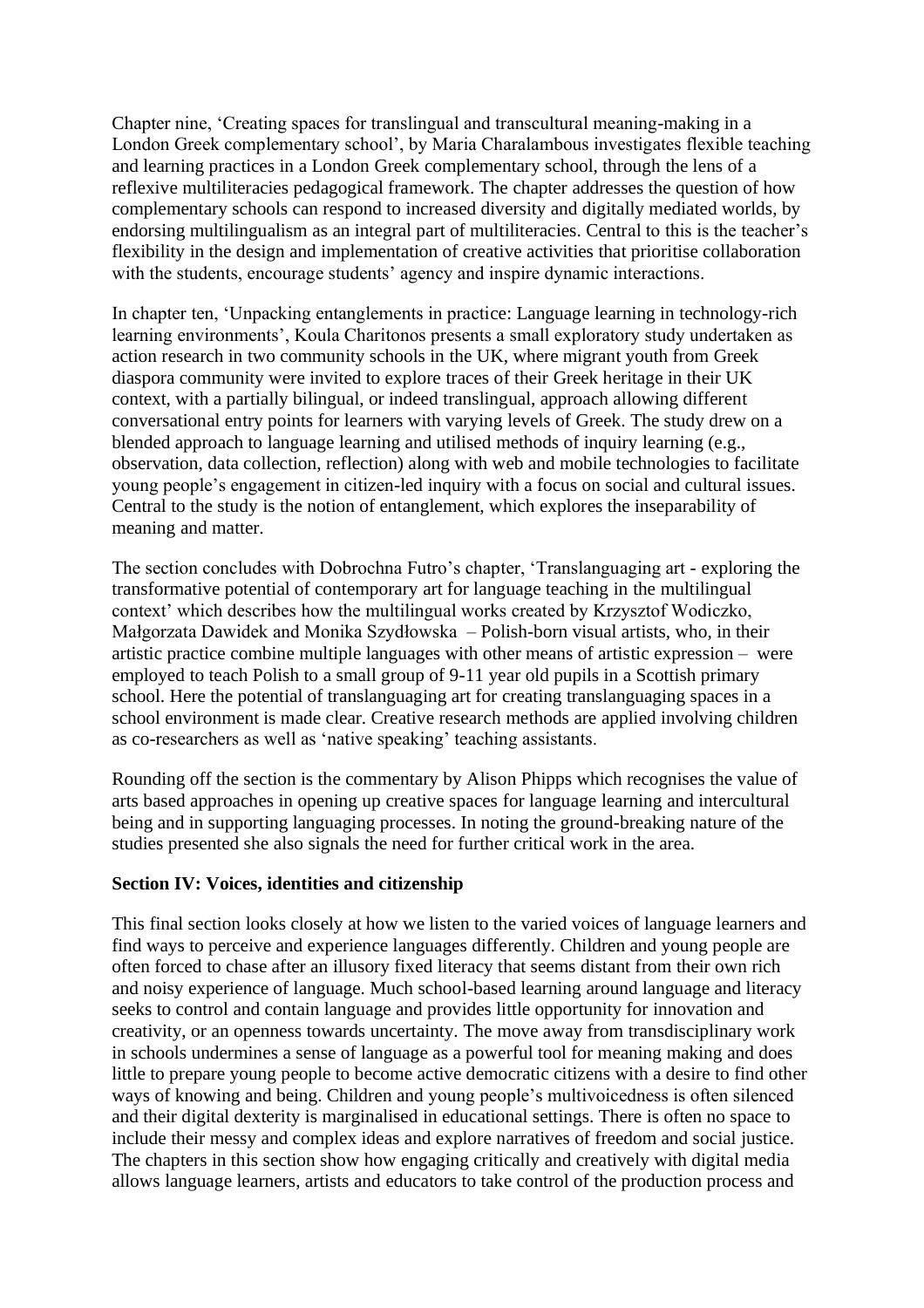represent and make sense of multilingual experiences. Transforming personal stories and cultural experiences into film or different art forms pushes language learners and educators to imagine other viewpoints and reconceptualise identities. This process of creating and transforming tends to involve collaborative discovery and a space for reciprocity between young people, educators, artists and researchers. The chapters in this section are all coauthored and bring diverse personal, aesthetic and political perspectives to language education and how we make sense of and shape the world.

In Chapter 12 of this section of the book, '*How Weird is Weird?* Young people, activist citizenship and multivoiced digital stories', Yu-Chiao Chung and Vicky Macleroy draw on the work of the Critical Connections Multilingual Digital Storytelling Project (2012 ongoing).

I took my camera with me all the time wherever I went. I didn't pay any attention to my surroundings and my life like this before' (Student, FSHS, Taiwan).

This chapter looks at the way digital storytelling enables young people to turn the lens on their lives and frame stories about other ways of knowing and being. The research presented here focuses on case studies of two Taiwanese schools in the project where students walked out into their communities to uncover hidden truths and document bold and noisy stories. The voices and identities of these young people are examined in their digital stories of protest, reflection and reconnection: *How Weird is Weird?* and *The Indestructible Belonging.*

In Chapter 13 of this section, ''Animating objects': Co-creation in digital story making between planning and play', Gabriele Budach, Gohar Sharoyan and Daniela Loghin explore the process of digital story making as it evolved for students around an approach called 'animating objects'. Through digital story making Budach and her students explore, share and discuss issues of migration, language and identity. This chapter asks what kind of identity work is possible through digital story making and how it enables learners to find a voice, share, articulate, and reflect on experiences and concepts. It also looks at how playful engagement with objects in digital story making can transform language learning and literacy education. In liberating language education, this chapter looks at ways of promoting pedagogies that foster criticality and creativity and sustain an ethic of social justice.

In Chapter 14, 'Visual representations of multilingualism: Exploring aesthetic approaches to communication in a Fine Art context', Jessica Bradley, Zhu Hua and Louise Atkinson reflect on the process of engaging with artists and creative practitioners to explore ideas of multilingualism. They contemplate the challenges and opportunities of engaging in transdisciplinary dialogue through the visual arts and consider how applied linguists might work productively with these innovative methods. This chapter focuses on a project 'Visual Representations of Multilingualism' which sought to stimulate debate and raise awareness through considering innovative ways of understanding multilingual realities and identities, and incorporating a wider range of voices and perspectives. This chapter also looks at how aesthetic perspectives towards language education can deepen our understandings of how to develop social justice-oriented language curricula.

Kate Pahl, the discussant for this section on 'Voices, identities and citizenship' foregrounds the idea of 'imagining otherwise' that connects these chapters and looks at how this kind of multilingual multimodal research frees language and therefore literacy from its fixedness. Liberating language education in this section is about this new-ness and living with theory a bit more dangerously.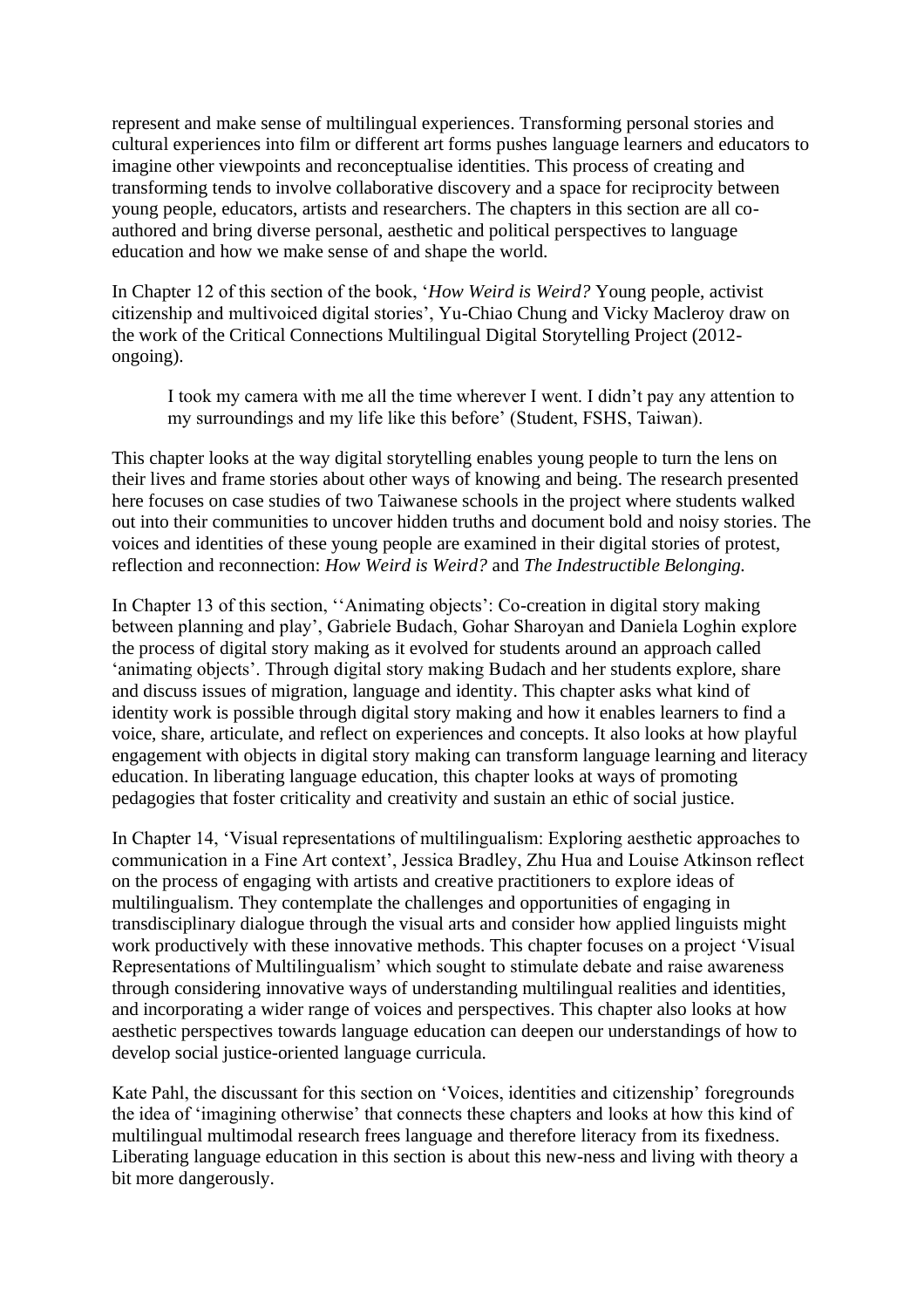#### **References**

- Anderson, J. and Macleroy, V. (Eds) (2016) *Multilingual Digital Storytelling: Engaging creatively and critically with literacy*. Oxford: Routledge.
- Busch, B. (2017) Biographical approaches to research in multilingual settings. Exploring linguistic repertoires. In M. Martin-Jones and D. Martin (eds), *Researching Multilingualism: Critical and Ethnographic Perspectives* (pp. 46-59). Abingdon: Routledge.
- Blackledge, A. and Creese, A. (2010) *Multilingualism: A Critical Perspective*. London: Bloomsbury.
- Bolitho, R. and Rossner, R. (2020) *Language Education in a Changing World: Challenges and Opportunities*. Bristol: Multilingual Matters.
- Byram, M. (2020) *Teaching and Assessing Intercultural Communicative Competence: Revisited* (2nd edn). Bristol: Multilingual Matters.
- Conteh, J., and Meier, G. (eds). (2014). *The Multilingual Turn in Languages Education: Benefits for Individuals and Societies*. Clevedon, UK: Multilingual Matters.
- Cope, B., and Kalantzis, M. (2013) 'Multiliteracies': New literacies, new learning. In M. Craft, A. (ed) (2010) *Creativity and Education Futures: Learning in a Digital Age*. Stoke-on-Trent: Trentham.
- Cummins, C. (2000) *Language, Power and Pedagogy: Bilingual Children in the Crossfire*. Clevedon, UK: Multilingual Matters.
- García, O. and Li, W. (2014) *Translanguaging: Language, Bilingualism and Education*. Basingstoke, Hampshire: Palgrave Macmillan.
- García, O. & Kleifgen, J.A. (2019). [Translanguaging and literacies.](https://ofeliagarciadotorg.files.wordpress.com/2019/12/garciakleifgen-translanguaging-and-literacies.pdf) *Reading Research Quarterly,* 55 (4), 553-571.
- Gray, J. (eds) (2013) *Critical Perspectives on Language Teaching Materials*. Basingstoke: Palgrave-McMillan.
- Heller, M. (2007) *Bilingualism. A Social Approach*. Basingstoke: Palgrave-McMillan.
- Heller, M. & Martin-Jones, M. (2001) *Voices of Authority: Education and Linguistic Difference.* Westpoint, CT: Albex.
- Holmes, P., Fay, R., Andrews, J. and Attia, M. (2016) How to research multilingually: Possibilities and complexities. In H. Zhu (ed), *Research Methods in Intercultural Communication: A Practical Guide* (pp. 88-102). New York: Wiley Blackwell.
- Hornberger, N. (2002) Multilingual language policies and the continua of biliteracy: An ecological approach. *Language Policy* 1, 27-51.
- Hymes, D. (1996) *Ethnography, Linguistics, Narrative Inquiry.* London: Taylor and Francis.
- Kenner, C., and Ruby, M. (2012). *Interconnecting Worlds: Teacher Partnerships for Bilingual Learning.* Stoke-on-Trent, UK: Trentham.
- Kohl, K., Dudrah, R., Gosler, A., Graham, S., Maiden, M., Ouyang, W., and Reynolds, M. (eds) (2020) *Creative Multilingualism: A Manifesto* (pp.151-176). Cambridge, UK: Open Book Publishers.
- Kramsch, C. (2014). Teaching foreign languages in an era of globalisation: Introduction. *The Modern Language Journal* 98 (1), 296-311.
- Kramsch, C. (2009a) Third culture and language education. In V. Cook and L. Wei (eds) *Contemporary Applied Linguistics: Language Teaching and Learning* (pp. 233-254). London: Continuum.
- Kramsch, C. (2009b) *The Multilingual Subject*. Oxford: Oxford University Press.
- Kusters, A., Spotti, M., Swanwick, R. and Tapio, E. (2017) Beyond languages, beyond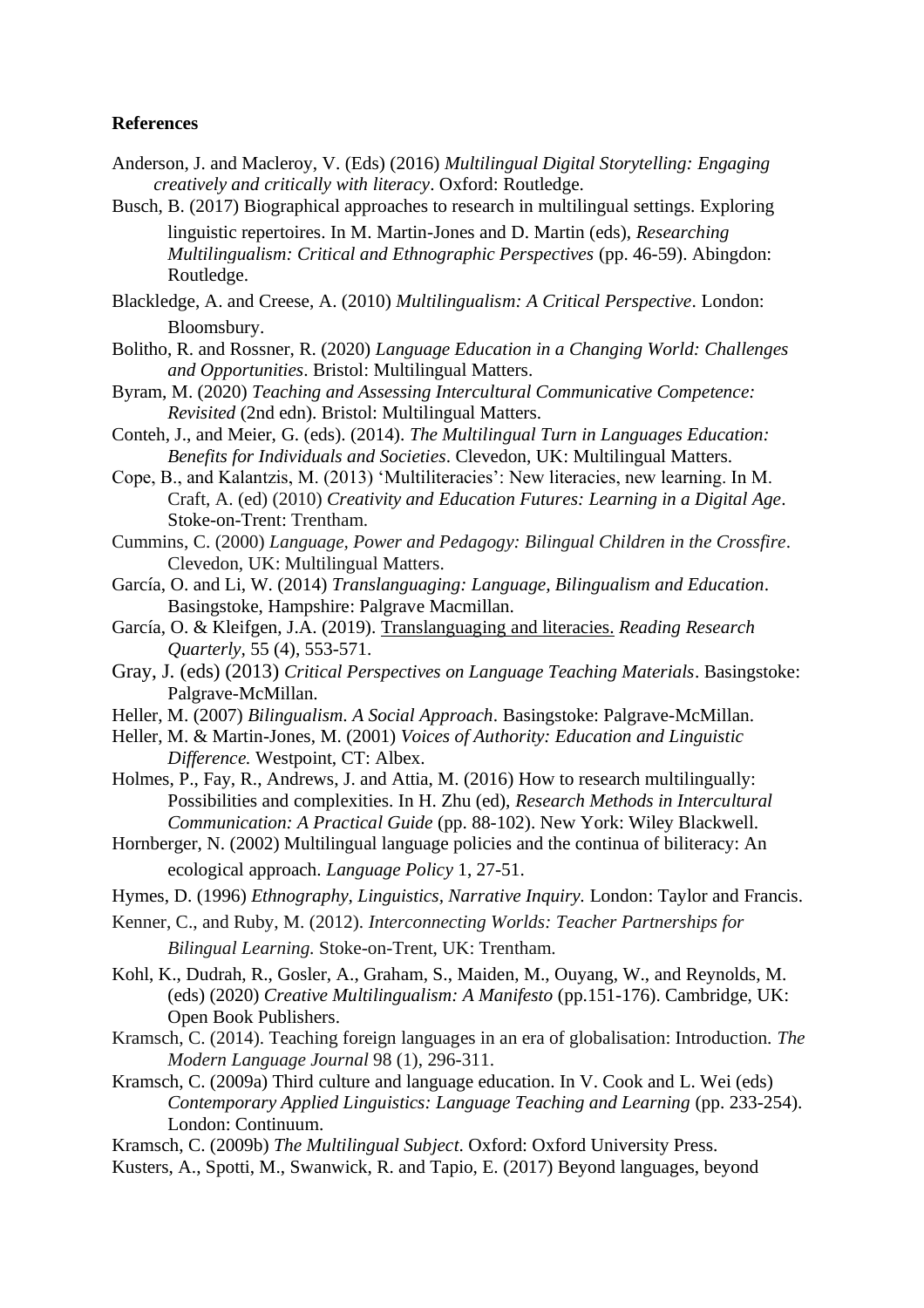modalities: transforming the study of semiotic repertoires. *International Journal of Multilingualism* 14 (3), 219-232.

- Laihonen, P. and Szabó, T.P. (2017) Investigating visual practices in educational settings: Schoolscapes, language ideologies and organizational cultures. In M. Martin-Jones and D. Martin (eds) *Researching Multilingualism: Critical and Ethnographic Perspectives* (pp. 121-138). Abingdon: Routledge.
- Leung, C. and Scarino, A. (2016) Reconceptualising the nature of goals and outcomes in language/s education. *The Modern Language Journal*, 100 (Supplement 2016) 81-95.
- Li, W. (2011) Moment analysis and translanguaging space: Discursive construction of identities by multilingual Chinese youth in Britain. *Journal of Pragmatics*, 43, 1222- 1235.
- Little, D. and Kirwan, D. (2019) *Engaging with Linguistic Diversity. A Study of Educational Inclusion in an Irish Primary School.* London: Bloomsbury.
- Lo Bianco, J. (2014) Domesticating the foreign: Globalization's effects on the place/s of languages. *The Modern Language Journal*, 98 (1), 312-325.
- Lytra, V., and Martin, P. (eds) (2010) *Sites of Multilingualism. Complementary Schools in Britain Today*. Stoke-on-Trent: Trentham.
- Martin-Jones, M. and Martin, D. (eds) *Researching Multilingualism. Critical and Ethnographic Perspectives.* Abingdon: Routledge.
- May, S. (ed) (2014) *The Multilingual Turn: Implications for SLA, TESOL and Bilingual Education.* New York: Routledge/Taylor & Francis.
- Mentz, O. and Fleiner, M. (eds) (2018) *The Arts in Language Teaching. International Perspectives: Performative – Aesthetic – Transversal*. Vienna: Lit Verlag.
- Mills, K.A. (2016) *Literacy Theories for the Digital Age. Social, Critical, Multimodal, Spatial, Material and Sensory Lenses.* Bristol: Multilingual Matters.
- Moore, E., Bradley, J. and Simpson, J. (eds) (2020) *Translanguaging as Transformation. The Collaborative Construction of New Linguistic Realities.* Bristol: Multilingual Matters.
- Osler, A., and Starkey, H. (eds). (2005) *Citizenship and Language Learning: International Perspectives*. Stoke on Trent, UK: Trentham Books.
- Pahl, K., and Rowsell, J. (2012) *Literacy and Education: Understanding the New Literacy Studies in the Classroom* (2<sup>nd</sup> ed.). London: Sage Publications.
- Patiño-Santos, A. (2020) Reflexivity. In K. Tusting (ed) *The Routledge Handbook of Linguistic Ethnography* (pp. 213-228). Abingdon: Routledge.
- Phipps, A. and Gonzalez, M. (2004). *Modern Languages: Learning and Teaching in an Intercultural Field*. London: Sage.

Phipps, A. and Guilherme, M. (2004) *Critical Pedagogy: Political Approaches to Language and Intercultural Communication*. Clevedon: Multilingual Matters.

- Rampton, B. (2020) Participatory pedagogy, sociolinguistics and the total linguistic fact. Working Papers in Urban Language & Literacies. Paper 276 accessed 27 January 2021 <https://kcl.academia.edu/WorkingPapersinUrbanLanguageLiteracies>
- Reinders, H. and Benson, P. (2017) Research agenda: Language learning beyond the classroom *Language Teaching*, 50(4), 561-578.
- Ros i Solé, C. (2016) *The Personal World of the Language Learner*. London: Palgrave Macmillan.
- Ros i Solé, C., Fenoulhet, J. and Quist, G. (2020) Vibrant identities and finding joy in difference. *Language and Intercultural Communication*, 20 (5), 397-407.
- Rymes, B. (2014) *Communicating Beyond Language. Everyday Encounters with Diversity.* New York: Routledge.